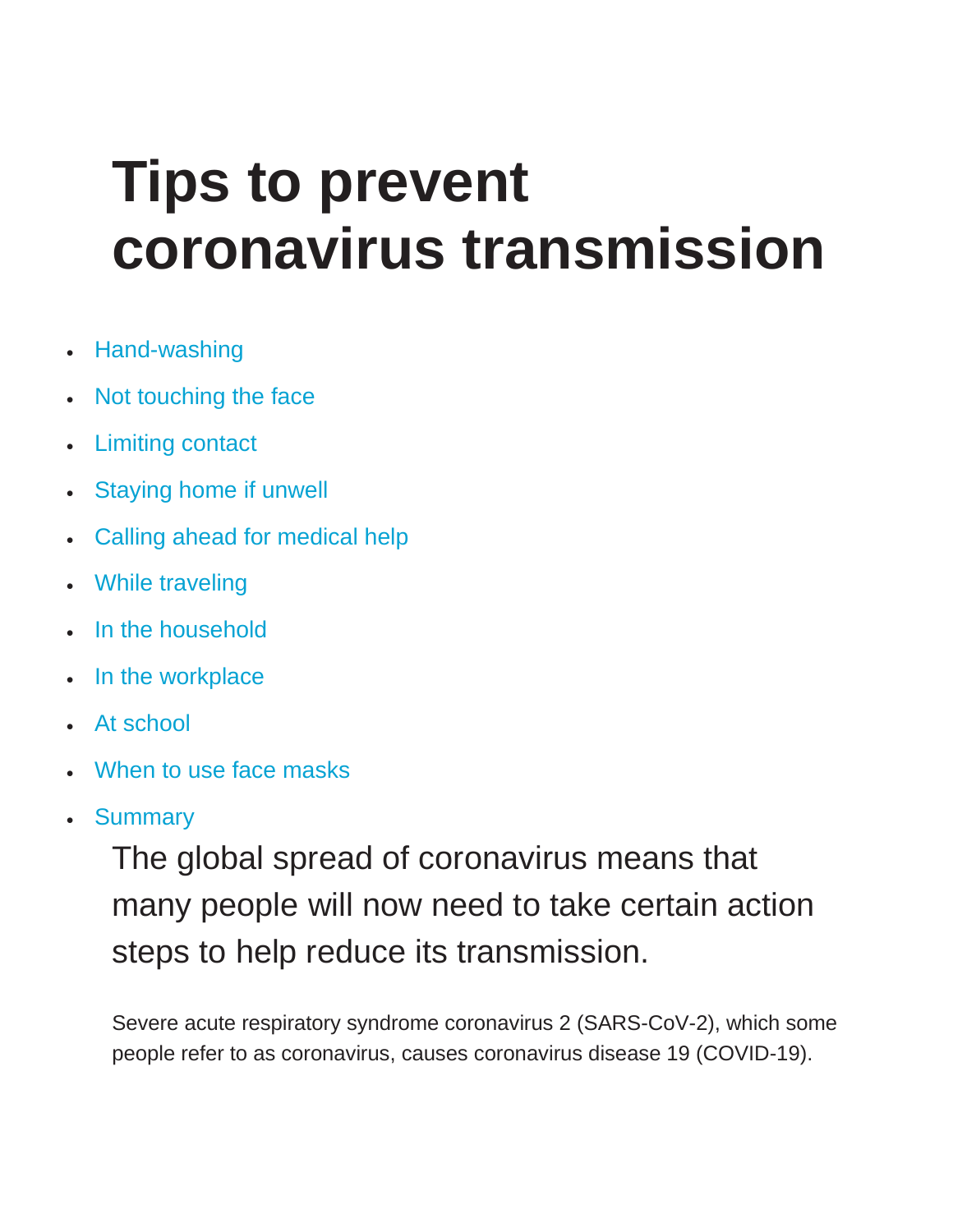People can take the following everyday actions to help protect themselves and others from this illness: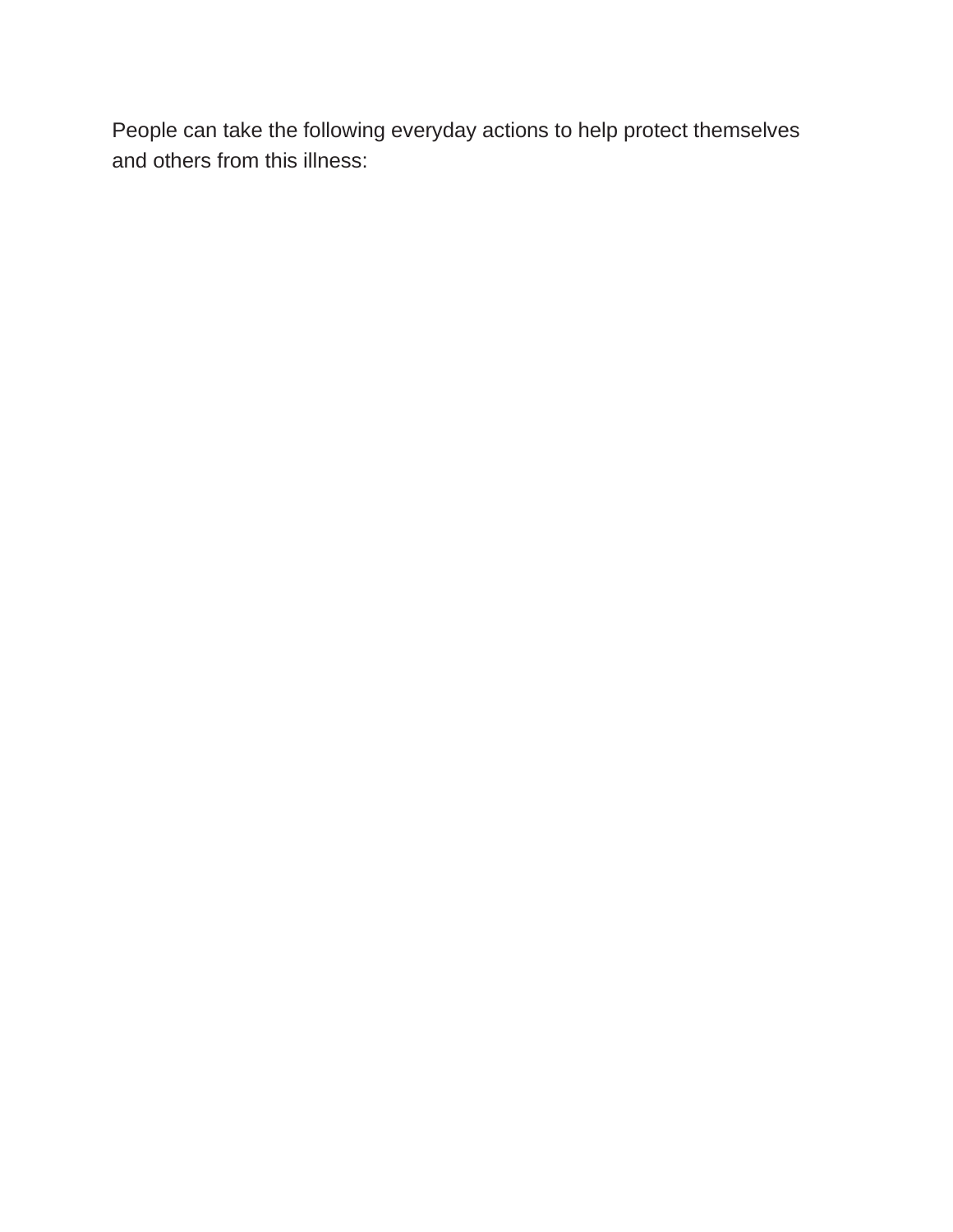#### **MEDICALNEWSTODAY**

#### **Tips to Prevent Coronavirus Transmission**



Wash your hands frequently



Avoid contact with others



Cough and sneeze into the elbow



Avoid crowds and public gatherings



immediately



Avoid touching your face



Clean all shared surfaces frequently



Isolate yourself if sick or at risk of complications



Avoid all nonessential travel



Work from home if possible





Only wear a mask if you are sick, have COVID-19, or are caring for someone with it

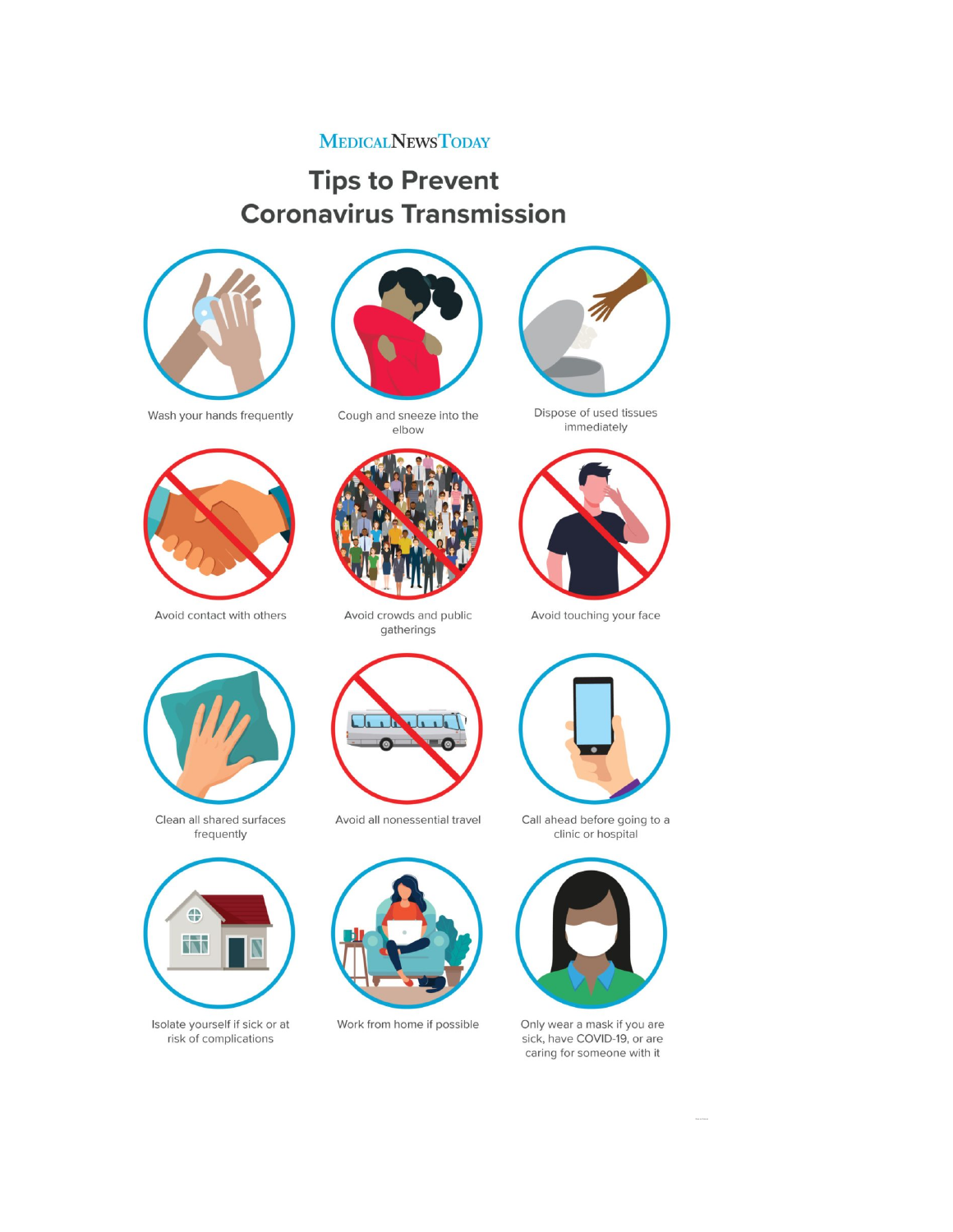## **Hand-washing**

Regular hand-washing is one of the main ways to help prevent the transmission of coronavirus.

People should use plenty of soap and water to wash their hands for at least [20 seconds,](https://www.cdc.gov/coronavirus/2019-ncov/prepare/prevention.html) especially after:

- traveling on public transport
- being in a public place
- coughing
- sneezing
- blowing their nose

If a person is not able to use soap and water, they can use a hand sanitizer containing at least [60%](https://www.cdc.gov/coronavirus/2019-ncov/prepare/prevention.html) alcohol.

Washing the hands with soap or hand sanitizer helps kill any viruses on the hands that people may have come into contact with.

[Learn more about the proper hand-washing technique in this article.](https://www.medicalnewstoday.com/articles/proper-hand-washing)

*Stay informed with [live updates](https://www.medicalnewstoday.com/articles/live-updates-coronavirus-covid-19) on the current COVID-19 outbreak and visit our [coronavirus hub](https://www.medicalnewstoday.com/coronavirus) for more advice on prevention and treatment.*

### **Avoiding touching the face**

People should avoid touching their eyes, nose, and mouth with their hands, especially if they are unwashed. This can help limit the spread of germs and reduce the likelihood of them getting sick.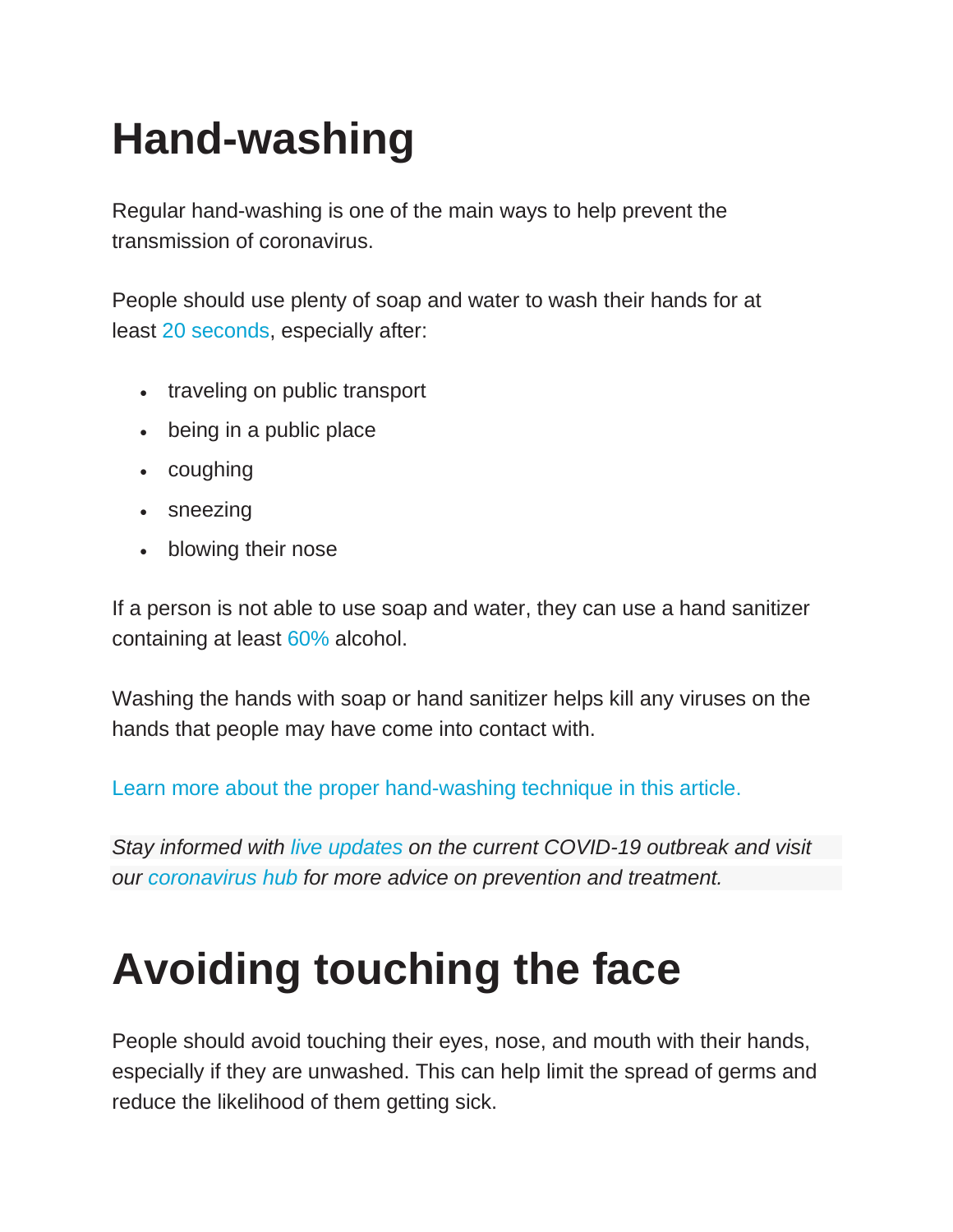The hands come into contact with several surfaces throughout the day, and they may pick up viruses this way. A new report suggests that SARS-CoV-2 can remain on certain surfaces for [up to 3 days.](https://www.nejm.org/doi/full/10.1056/NEJMc2004973?referringSource=articleShare)

If a person then touches their face, viruses can transfer to the eyes, nose, or mouth and enter the body.

#### **Limiting contact with others**

People should take care to avoid coming into close contact with others especially those who are older, unwell, or have symptoms of the virus.

The Centers for Disease Control and Prevention (CDC) recommend staying [6](https://www.cdc.gov/coronavirus/2019-ncov/prepare/transmission.html)  [feet](https://www.cdc.gov/coronavirus/2019-ncov/prepare/transmission.html) away from anyone who is coughing or sneezing.

This is because when a person coughs or sneezes, small droplets containing the virus leave their mouth and nose. Other people can then breathe these droplets in and catch any virus that the droplets may contain.

If a person lives within a community where coronavirus is present, the relevant government will likely have additional instructions on how to implement social distancing. These may include:

- staying home from work or working from home
- avoiding contact with anyone who is not a member of the household
- prohibiting large gatherings of people
- closing nonessential services, including bars and restaurants

This is especially important for people at [higher risk](https://www.cdc.gov/coronavirus/2019-ncov/specific-groups/high-risk-complications.html) of getting seriously ill from COVID-19, such as older adults and people with the following underlying health conditions: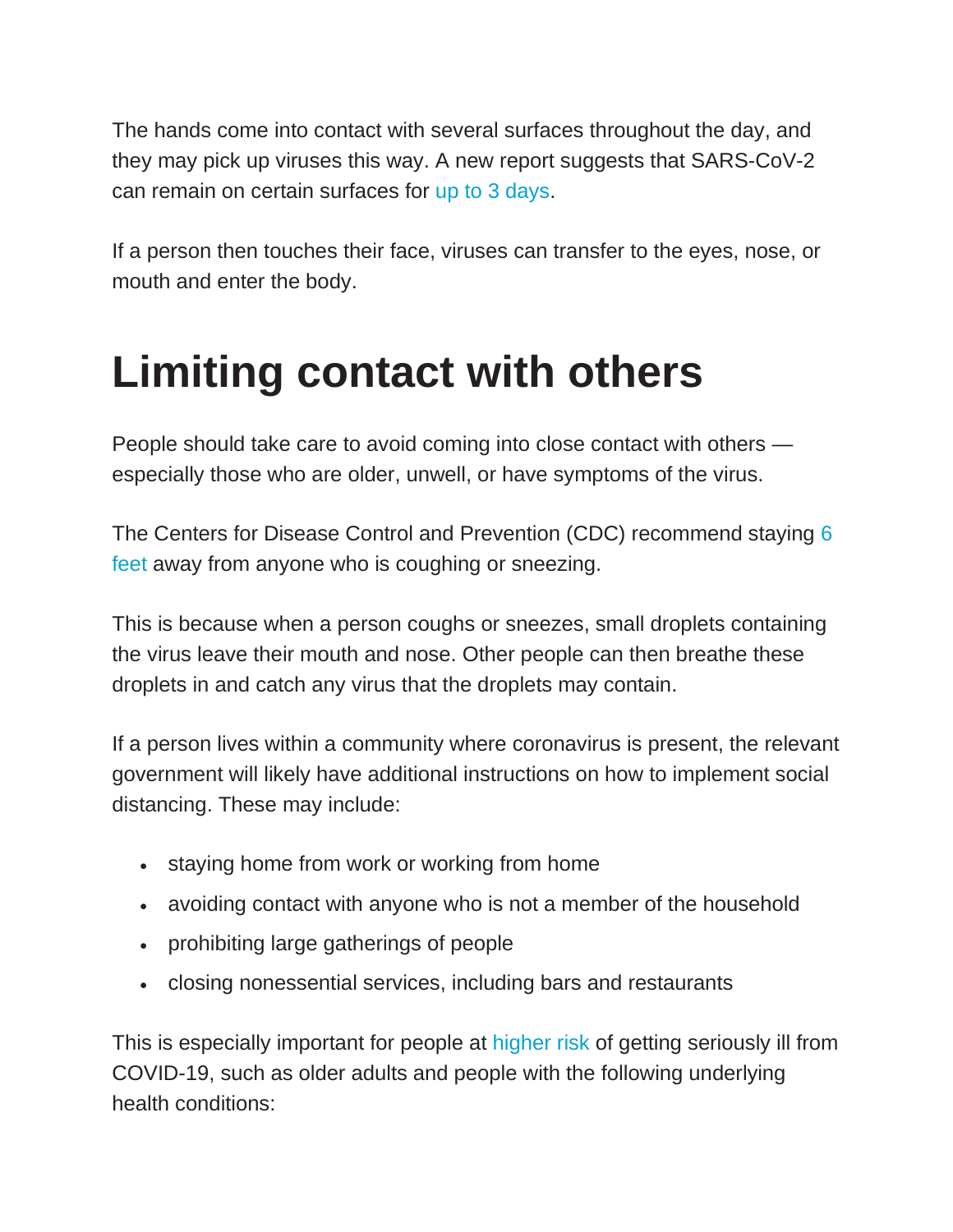- heart disease
- lung disease
- diabetes

People at higher risk may also need to take extra precautions, such as selfisolating by staying at home.

*The CDC [recommend](https://www.cdc.gov/coronavirus/2019-ncov/prevent-getting-sick/diy-cloth-face-coverings.html) that all people wear cloth face masks in public places where it is difficult to maintain a 6-foot distance from others. This will help slow the spread of the virus from asymptomatic people or people who do not know they have contracted the virus. Cloth face masks should be worn while continuing to practice physical distancing. Instructions for making masks at home can be found [here.](https://www.cdc.gov/coronavirus/2019-ncov/prevent-getting-sick/diy-cloth-face-coverings.html) Note: It is critical that surgical masks and N95 respirators are reserved for healthcare workers.*

### **Staying home if unwell**

If a person has mild symptoms of COVID-19, they can self-isolate by staying at home and avoiding contact with others.

Even if a person is unsure whether they have COVID-19, a common cold, or something else, it is best to stay inside and rest.

#### CORONAVIRUS NEWS

#### **Stay informed about COVID-19**

Get the latest updates and research-backed information on the novel coronavirus direct to your inbox. Enter your email SIGN UP

Your **[privacy](https://www.medicalnewstoday.com/privacy-policy)** is important to us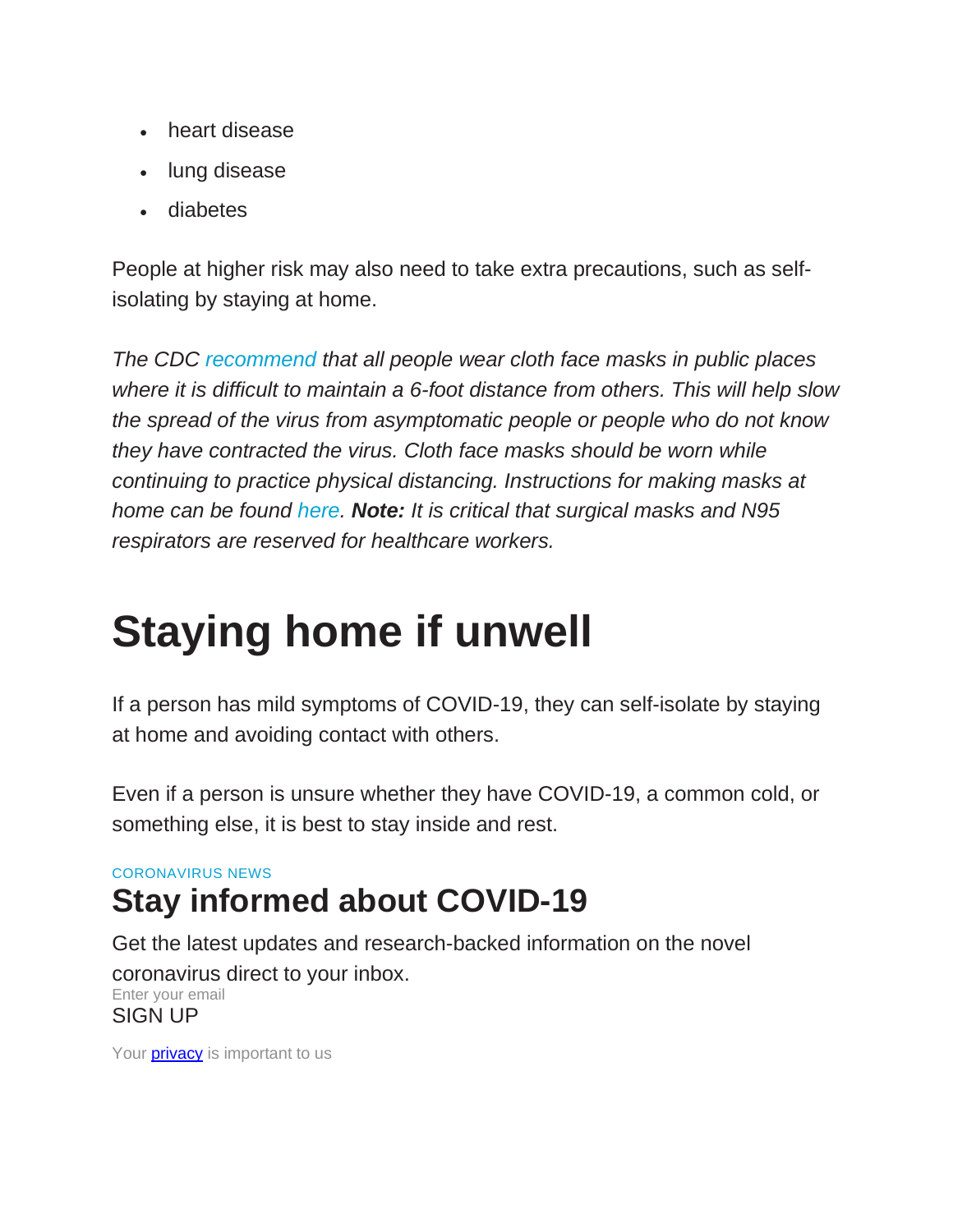### **Calling ahead for medical attention**

Anyone with a fever, cough, or difficulty breathing in an area with a COVID-19 outbreak should seek medical advice.

Calling ahead before visiting a healthcare facility allows healthcare providers to reduce the risk of the virus spreading to others.

For example, they may have the person use a designated entrance at the hospital, which helps keep them away from vulnerable patients.

### **Prevention tips while traveling**

If a person is traveling, all of the above prevention advice still applies and may help reduce the risk of contracting the virus.

The [CDC](https://www.cdc.gov/coronavirus/2019-ncov/travelers/travel-in-the-us.html) recommend that anyone at high risk of COVID-19 complications avoid cruise and air travel.

People at lower risk can assess the potential risks of traveling, then decide whether it is best to postpone or cancel their travel plans.

While the situation is constantly developing, many countries discourage nonessential travel and some have closed their borders to certain groups.

The [CDC](https://www.cdc.gov/coronavirus/2019-ncov/travelers/after-travel-precautions.html) recommend that people avoid all nonessential travel to the following places:

• China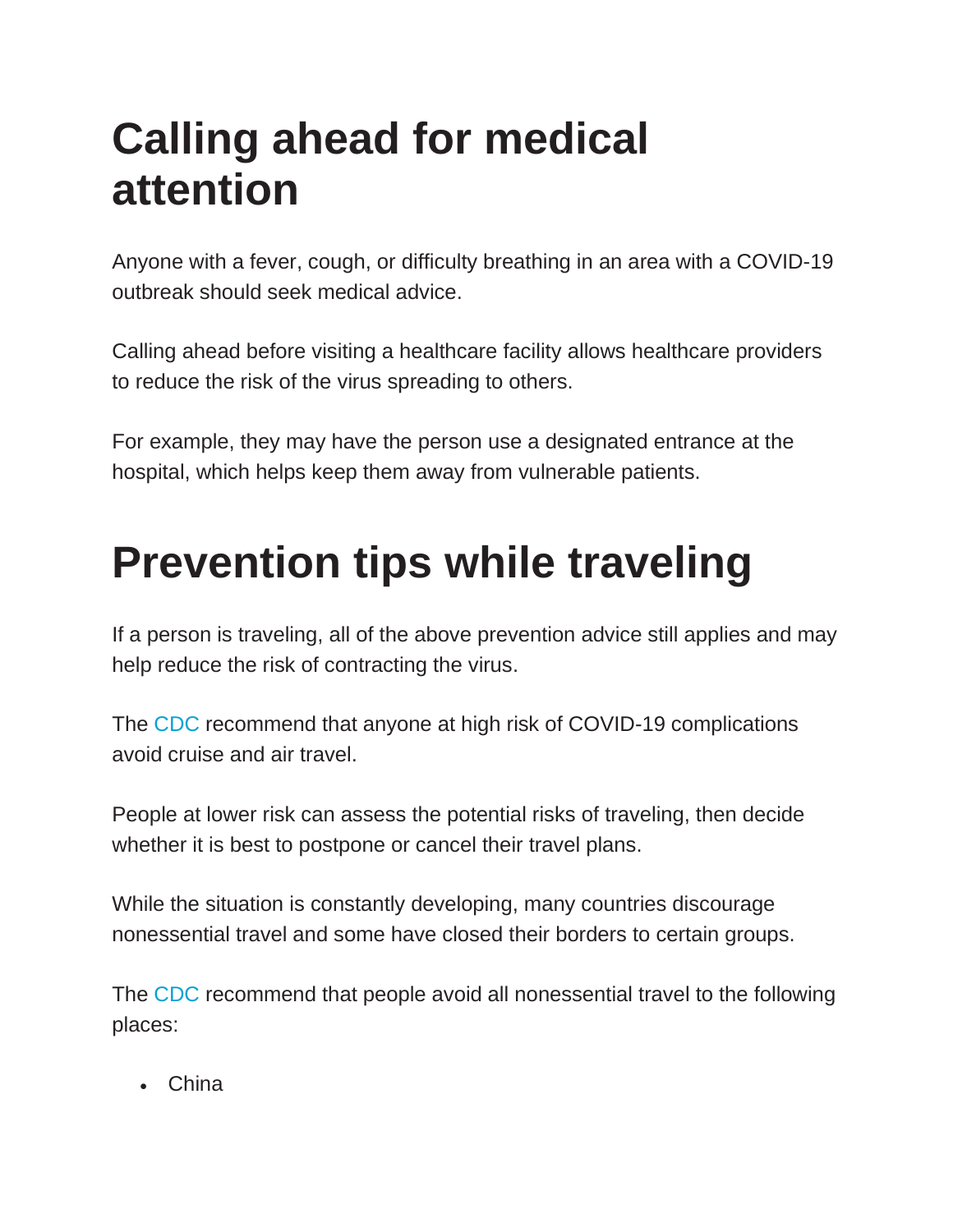- Iran
- South Korea
- most of Europe

People are returning to the United States from any of these places may need to stay at home for [14 days](https://www.cdc.gov/coronavirus/2019-ncov/travelers/after-travel-precautions.html) to reduce the risk of transmitting the virus to others.

If they are planning to travel within the U.S., they may wish to consider the number of cases of COVID-19 in the areas they are traveling to and from, as well as whether or not the trip is essential.

People should also consider risk factors such as their own health and the health of those around them.

There are also some prevention tips for different settings and situations to help a person protect themselves and others from coronavirus.

## **Prevention in the household**

The most valuable prevention method for the household is keeping all surfaces clean. A person should clean all surfaces that people touch regularly, including light switches, door handles, and countertops.

To do so, they can use water and a household detergent. For surfaces that are visibly dirty, a person may wish to use a detergent and then a disinfectant.

If a person in the household develops COVID-19, they can take the following steps to help prevent it from spreading:

• staying in a separate room or bedroom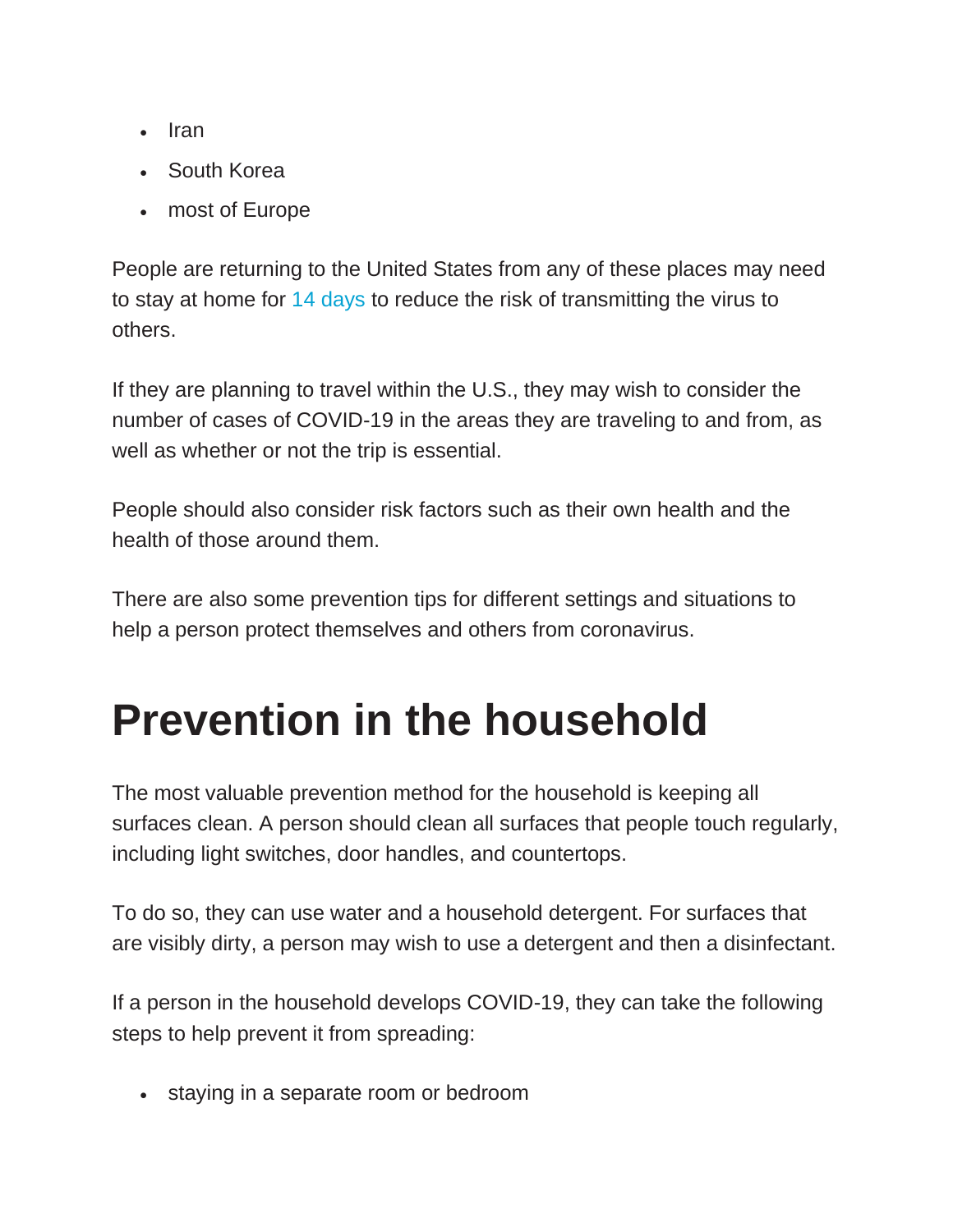- using a separate bathroom if possible
- cleaning and disinfecting bathroom surfaces after using them
- wearing a face mask when using communal areas
- not sharing food and drink with people who do not have the illness
- wearing gloves while cleaning and disinfecting any shared surfaces

#### **Prevention in the workplace**

Employers and workers can reduce the risk of coronavirus transmission in the workplace by:

- cleaning and disinfecting all surfaces regularly
- encouraging regular hand-washing by putting up posters, supplying hand sanitizer, and providing access to soap and water
- communicating clearly to employees that people will need to stay at home if they display any symptoms of COVID-19, even if they are mild
- using conference calls to hold meetings, rather than meeting face to face, when possible
- getting employees to work from home whenever possible
- offering social, financial, and mental health support to help people limit physical contact as much as possible

#### **Prevention at school**

Although older adults are more at risk of serious complications, children and teenagers can still carry SARS-CoV-2 and pass it to others.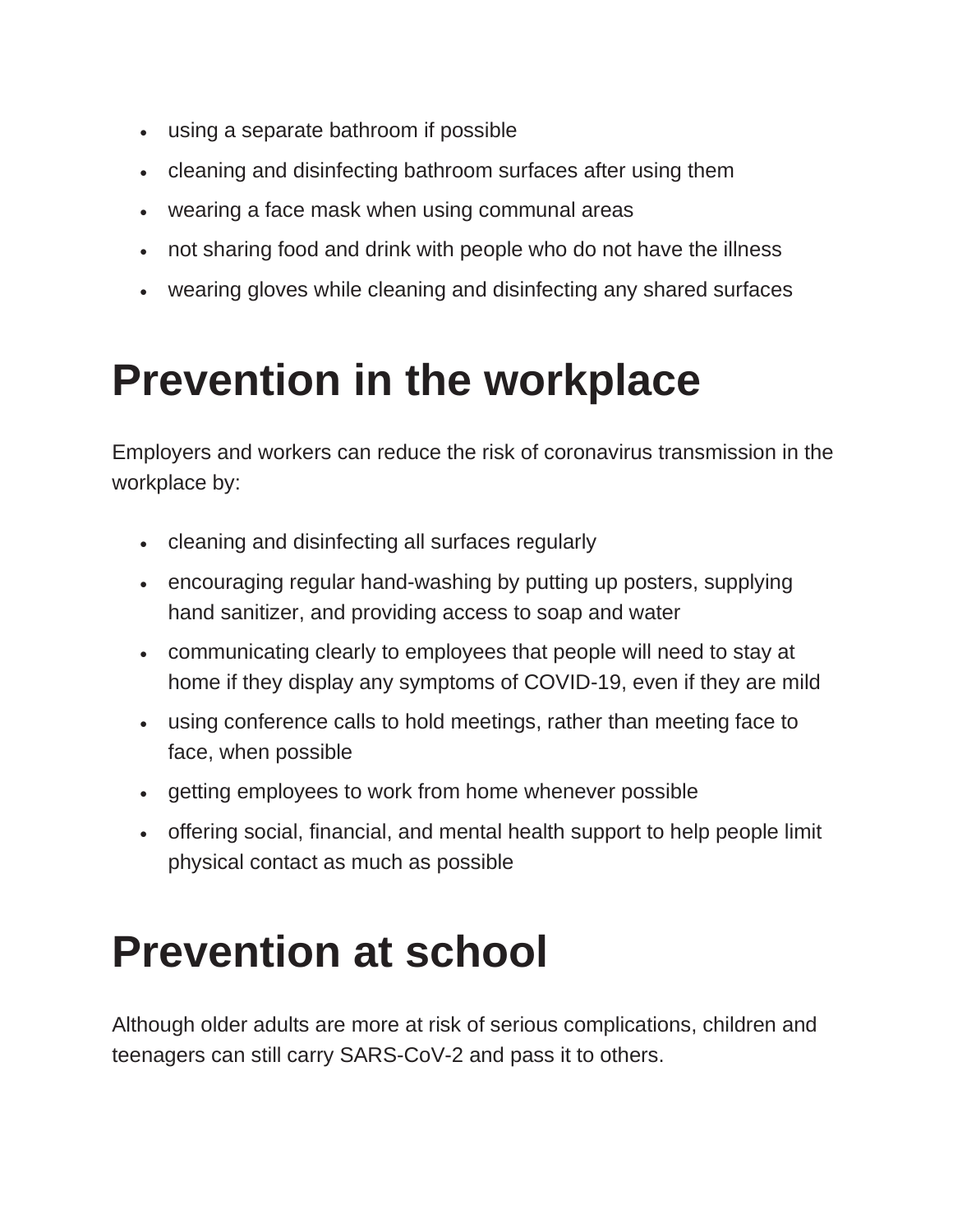Some ways to prevent transmission in schools include:

- displaying posters to encourage proper hand-washing
- frequently cleaning and disinfecting surfaces such as tables, backs of chairs, and door handles
- providing soap, water, and hand sanitizer
- limiting all nonessential meetings and events
- having sick children stay at home
- closing schools if necessary and implementing distance learning if possible
- providing support for students with concerns about COVID-19 and how it may affect them

#### **How and when to use face masks**

According to the [World Health Organization \(WHO\),](https://www.who.int/emergencies/diseases/novel-coronavirus-2019/advice-for-public/when-and-how-to-use-masks) people will only need to wear a face mask if they are coughing, sneezing, or taking care of someone with COVID-19.

Face masks are only effective if a person uses them correctly. Take the following steps to use and dispose of a face mask correctly:

- Before touching the mask or the face, wash the hands with soap and water for at least 20 seconds.
- Make sure that the mask covers the nose and mouth, with no gaps between the face and the mask.
- While wearing the mask, avoid touching it.
- If a person does touch the mask while wearing it, they should wash the hands again.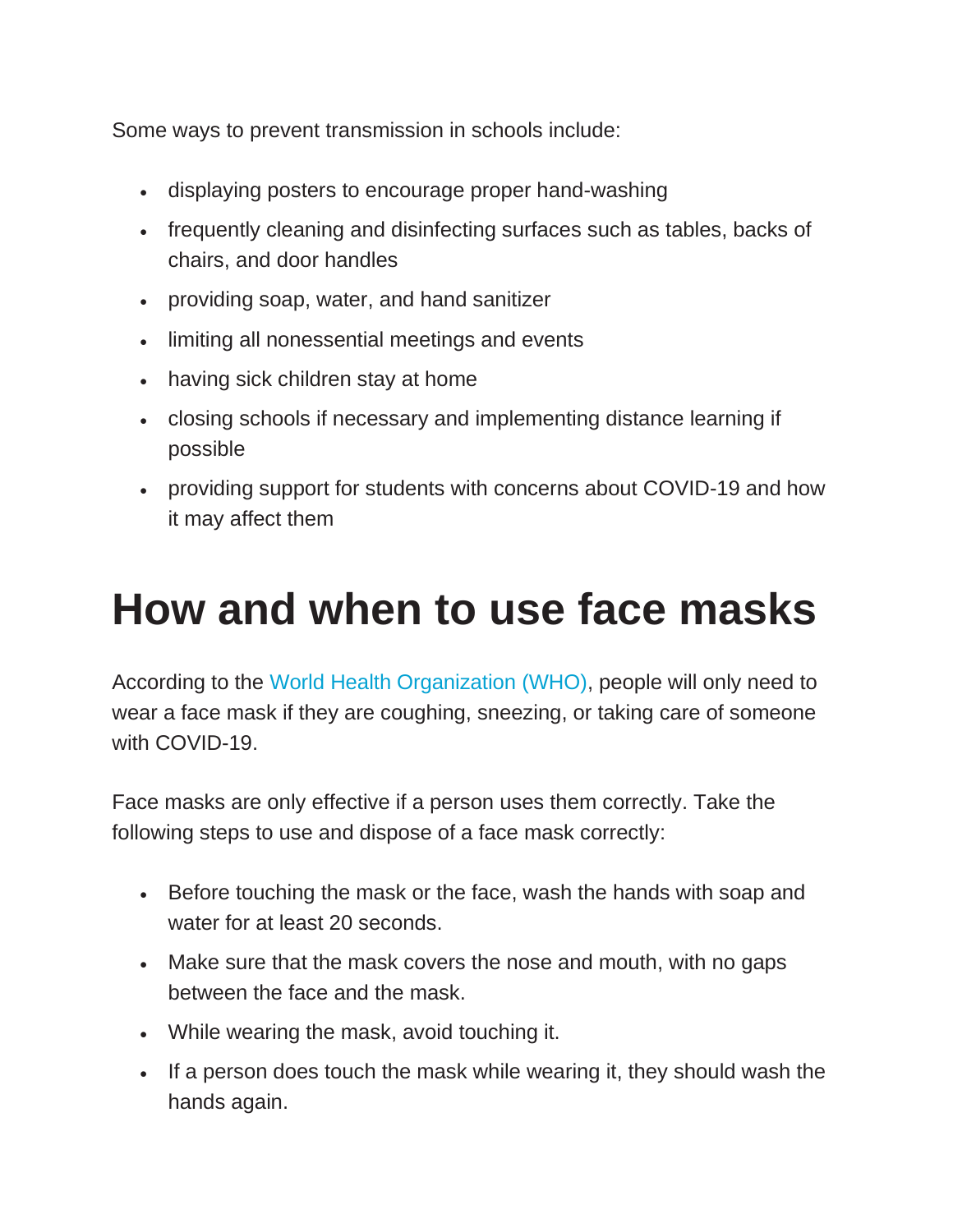- Avoid reusing single-use masks.
- Do not write anything, such as a person's name, on the mask. This damages mask integrity and could allow contaminants to enter.
- Replace a mask if it becomes damp.
- Remove the mask by lifting the string at the back, rather than by touching the front.
- Discard used masks immediately into a closed garbage bin, then wash the hands again.

### **Summary**

People can take steps to prevent the spread of coronavirus and help protect themselves and others. Simple steps such as hand-washing and social distancing can be vital tools in reducing coronavirus's impact.

If a person has any symptoms of COVID-19, they should stay at home and wear a face mask around other people.

If they experience severe symptoms or have a higher risk of COVID-19 complications, they should seek medical advice as soon as possible.

It is also important to stay up-to-date on their local government's recommendations and cancelations.

#### [Check our live updates page daily for new information.](https://www.medicalnewstoday.com/articles/live-updates-coronavirus-covid-19#1)

- [Public Health](https://www.medicalnewstoday.com/categories/public-health)
- [Flu / Cold / SARS](https://www.medicalnewstoday.com/categories/flu-sars)
- [Immune System / Vaccines](https://www.medicalnewstoday.com/categories/immune-system)
- [Infectious Diseases / Bacteria / Viruses](https://www.medicalnewstoday.com/categories/infectious_diseases)